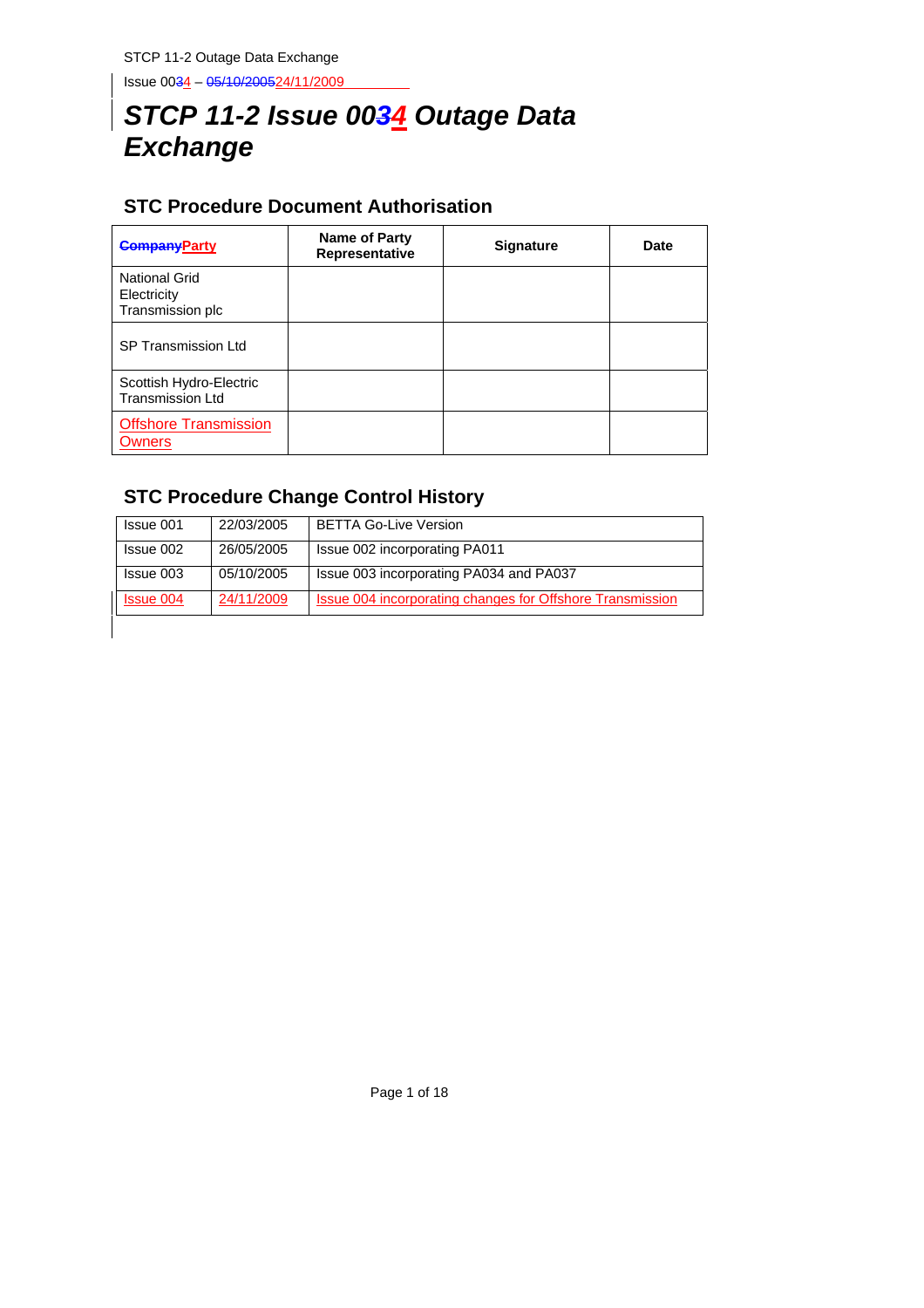Issue 0034 – 05/10/200524/11/2009

### **1 Introduction**

### *1.1 Scope*

- 1.1.1 This procedure describes the data exchange requirements between NGET and the TOs to facilitate the Outage planning process.
- This document has been revised to take account of the introduction of the offshore $\triangleleft$ transmission networks and the resultant increase in the number of TOs that will require to interact with NGET as GBNETSO in the role as coordinator of generator and network outage data.
- 1.1.21.1.3 For the purposes of this STCP, the TOs are:
	- SPT; and
	- SHETL; and
	- All Offshore Transmission Licence holders as appointed by OFGEM
- No distinction is generally made within the document between Onshore and Offshore TOs. References are applicable to both unless specific conditions or exceptions are made in the document relating to an Onshore TO or Offshore TO and such distinction will be prefixed accordingly.
- 1.1.5 This document recognises that an Onshore TO may become the owner of one or more Offshore Networks and that the ownership of Offshore TO networks may change over time.
- 1.1.6 NGET shall use the NGET Outage Database (currently known as TOGA) to
	- manage and maintain details of the Outage Plan
	- manage the process of Outage change.
	- manage the introduction of new Offshore TOs
	- manage changes in Offshore Network ownership
	- provide TOs with visibility of all impacting outages
	- manage Capacity Declarations by DNOs
- 1.1.7 The NGET Outage Database will be available to each TO.
- 1.1.8 This procedure allows for a TO to use the NGET Outage Database interactively (via screens) and to exchange Outage data with NGET via a file transfer process.
- 1.1.51.1.9 This procedure should be read in conjunction with STCP11-1 Outage Planning, and the TOGA System Interface Specification, Issue 4.0, dated 8/12/04. *[and temporarily the Functional Specification 'TOGA Changes for TO Offshore' Issue 1 (currently in draft version2 dated 4 Nov 2008)].*

*1.2 Objectives* 

1.2.1 The objective of this procedure is to set out the requirements for exchange of information between NGET and the TOs to facilitate the process in STCP11-1 Outage Planning.

# **2 Key Definitions**

### *2.1 For the purposes of STCP11-2:*

2.1.1 **Additional Outage Data** means data items listed in the TOGA System Interface Specification.

Page 2 of 18

**Formatted:** Bullets and Numbering

**Formatted:** Bullets and

Numbering

**Formatted:** Bullets and Numbering

**Formatted:** Not Highlight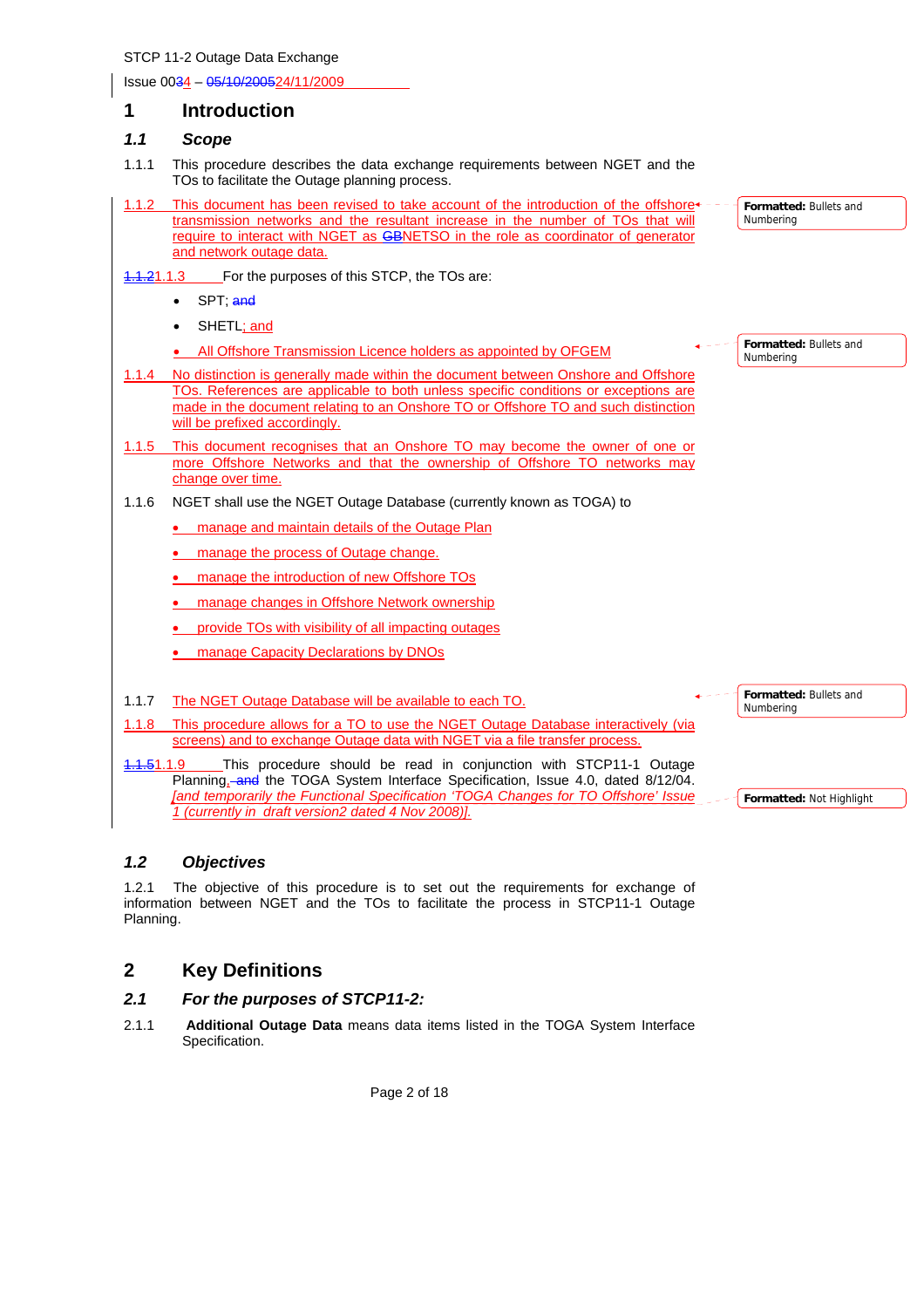#### Issue 0034 – 05/10/200524/11/2009

- 2.1.2 **Basic Outage** means a template for data held within NGET Outage Database comprising a single item or group of Plant & Apparatus affected when an Outage is released for work.
- 2.1.3 **Basic Outage Data** means those data items listed in Appendix B of this SCTP.

#### 2.1.4 **Capacity Declaration** means…. [to be defined]

- 2.1.42.1.5 **Outage Identification** means an unique identification identifying each Outage in the NGET Outage Database.
- 2.1.52.1.6 **Outage Request** means an Outage Proposal or Outage change request.
- 2.1.62.1.7 **Outage Request Identification** means an unique identification for each Outage Request submitted to the NGET Outage Database.
- 2.1.72.1.8 **Outage Status** means the stage of the planning process which an Outage has reached. Refer to Appendix C1 sStatus eCode list for details.

### **3 The NGET Outage Database**

- 3.1.1 Once a prospective Offshore TO have their application approved NGET will add that TO to the database such that NGET will be able to associate the new TO with one or more new assets, offshore substations and parties in the NGET Outage database. **Formatted:** Bullets and Numbering
- 3.1.2 New Offshore TOs will be able to access TOGA via the current web user interface.
- NGET will maintain details of Offshore Network ownership and changes of ownership within the NGET Outage database. The ownership history of an asset will be retained within the databas
- 3.1.13.1.4 NGET shall hold the master Basic Outage list in the NGET Outage Database (known as TOGA). Each new request for an Outage shall be based on a Basic Outage.
- 3.1.23.1.5 For each Outage Request, the NGET Outage Database shall contain:
	- a unique Outage Identification (that can be generated either automatically by the NGET Outage Database, or be provided by the Party entering the record);
	- Basic Outage Data (as set out in Appendix B); and
	- Additional Outage Data (as set out in the TOGA System Interface Specification).
- $3.1.33.1.6$  Details and formats of available fields for data transfers to/from the NGET Outage Database are those listed in TOGA System Interface Specification, Issue 4.0, dated 8/12/04.
- 3.1.43.1.7 Data can be entered into the NGET Outage Database by a TO via one of the three available methods described in section 4.
- 3.1.8 NGET will define any associations that connect a TO with the appropriate connecting assets in another TO network (ie Boundary of Influence).
- 3.1.9 NGET will provide each TO with the means to obtain visibility of any outages that are planned within the Boundary of Influence with adjacent TO networks.
- 3.1.53.1.10 The NGET Outage Database provides for a change control process, which allows an audit trail to be maintained and allows the history of any Outage to be tracked.
- 3.1.63.1.11 NGET shall maintain an up to date NGET Outage Database (TOGA) user guide, that shall be made available to each TO both online and as a hard copy.

# **4 Outage Data Exchange**

*4.1 General Process* 

**Formatted:** Bullets and

Numbering

**Formatted:** Bullets and

Numbering

Page 3 of 18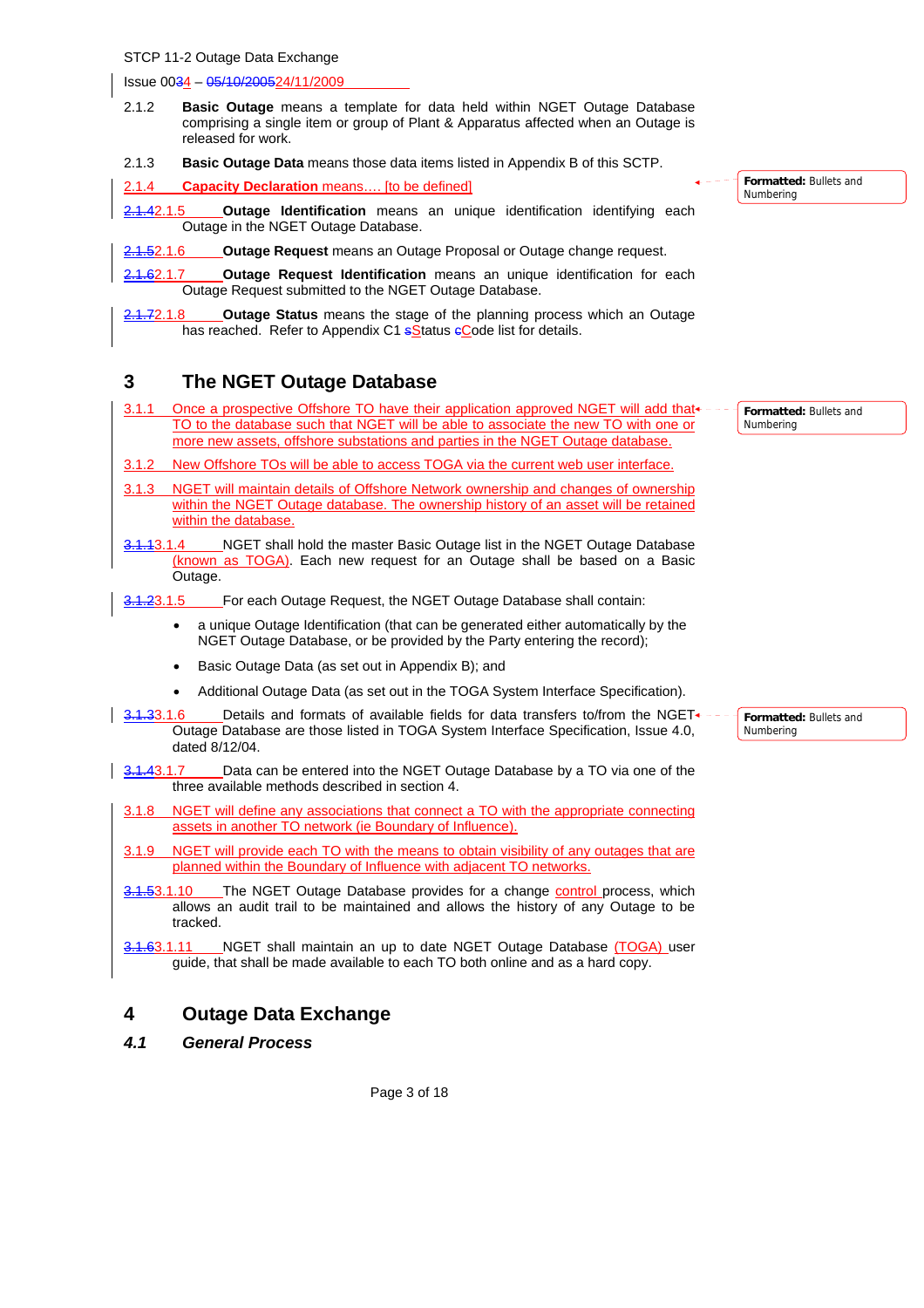Issue 0034 – 05/10/200524/11/2009

- 4.1.1 A master list of Basic Outages shall be held in the NGET Outage Database. Each TO shall provide Basic Outage Data for all of that TO's Basic Outages. NGET shall enter additional Basic Outage Data, as appropriate.
- NGET will define any associations that connect a TO with the appropriate connecting assets in another TO network (ie Boundary of Influence) within the Basic outage Data. (See Appendix F)
- 4.1.3 The TO will advise NGET as soon as practicable prior to changes of asset ownership and NGET will maintain details of such changes within the NGET Outage database. (See Appendix E)
- 4.1.24.1.4 The Basic Outage Data listed in Appendix B shall be provided and/or maintained by the responsible Party as described in Appendix B. The TO shall provide new Basic Outage Data as and when new Basic Outages are required.
- TO submission of changes to existing Basic Outages and new Basic Outages shall be flagged by the TO for NGET to accept and/or add relevant data.
- 4.44.1.6 The master list of Basic Outages shall be available for downloading by all Parties in a flat file format.
- 4.1.54.1.7 NGET will maintain a list of status codes that are required as part of the Outage data exchange process. This list may be updated as required to meet the requirements of all parties. The current list is contained in Appendix C.
- $\frac{4.1.64.1.8}{4.1.64.1.8}$  If NGET is unable to place an Outage on the dates requested by a TO, that Outage shall have a Request Status that indicates that the Outage is under NGET assessment. If, as a result of this assessment, NGET puts forward change proposals, these proposals shall be available for the TO to view in the NGET Outage Database. NGET shall also send the change proposals electronically to a TO for agreement or further discussion, if requested.
- $\frac{4.1.74.1.9}{\sqrt{1.74.1}}$  If a TO agrees to NGET's proposed changes they shall resubmit the Outage with the proposed changes for confirmation of approval from NGET.
- 4.84.1.10 If a TO does not agree to the proposed changes to the Outage Request, the TO shall contact NGET to discuss and resolve any issues. Once any changes are agreed then the TO shall resubmit the Outage Request to NGET for approval.
- 4.1.94.1.11 All Parties shall respond to all requests for Outage changes as soon as reasonably practicable, taking account of the time remaining from the request date to the Outage start date or date of change.
- $\frac{4.1.104.1.12}{\pm}$  Any Party can download a list of Outages that have changed since that Party last requested such a list.
	- 4.1.13 A list of Outages downloaded by a TO shall contain all planned Outages within that TO network and any appropriate planned Outages within the Boundary of Influence of another TO.
	- 4.1.114.1.14 An audit trail shall be maintained for all changes to Outages contained within the NGET Outage Database.

#### *4.2 Creating New Outages*

- 4.2.1 Any request for a new Outage proposed as part of an Outage Request that has not been assigned an Outage identification by the relevant TO shall have an Outage Identification automatically generated by the NGET Outage Database.
- 4.2.2 Requests for new Outages can be entered into the NGET Outage Database by a TO using one of the three methods described below:
- 4.2.2.1 By direct entry into NGET Outage Database. In such case:

**Formatted:** Bullets and Numbering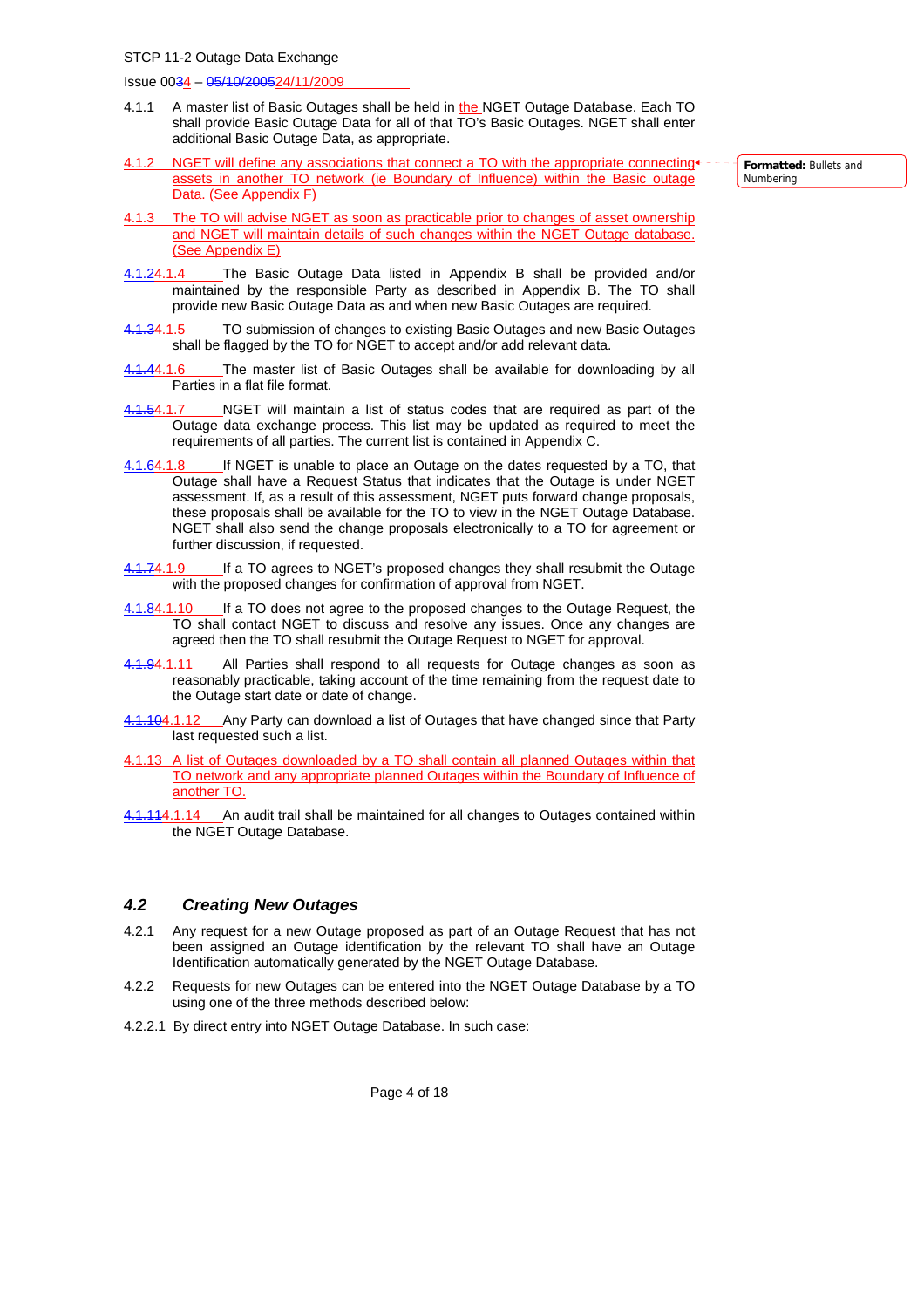Issue 0034 – 05/10/200524/11/2009

- the TO shall choose the appropriate Basic Outage template in the NGET Outage Database, and add the necessary information; and
- this data shall be visible to NGET as an Outage Request.
- this entry type is best suited to single or low volume entries

4.2.2.2 Via electronic upload into NGET Outage Database. In such case:

- the TO shall produce a list of Outage Request in the appropriate format and containing the agreed data (including the Basic Outage Data reference);
- the TO shall upload the information into the NGET Outage Database; and
- each upload shall be assigned a unique batch identification by the NGET Outage Database

| this entry type is best suited to mid to high volumes of entries |
|------------------------------------------------------------------|
|------------------------------------------------------------------|

- 4.2.2.3 Via electronic file transfer. In such case:
	- the TO shall produce a list of Outage Requests in the appropriate format and containing the agreed data (including the Basic Outage Data reference);
	- the TO shall send a file electronically to NGET; and
	- NGET shall ensure that such a file is loaded into the NGET Outage Database and forward any error file/ rejection to the relevant TO.
	- the outcome of the Outage Request shall be flagged back to the TO in a flat file transfer.
	- This entry type is best suited to a high volume of entries or where an interface to a User database is used. **Formatted:** Bullets and Numbering

### *4.3 Outage Requests*

- 4.3.1 The TO shall provide requests for Outage changes in accordance with STCP 11-1: Outage Planning. These shall include the Additional Outage Data detailed in the TOGA System Interface Specification Issue 4 dated 8/12//04 *[and temporarily the Functional Specification 'TOGA Changes for TO Offshore' Issue 1 (currently in draft version2 dated 4 Nov 2008)]*.
- 4.3.2 The TO may submit more than one Outage Request for an item of Plant and Apparatus at the same time e.g. if an Outage is required on a circuit for both construction and maintenance at the same time this may be shown as two Outages.
- 4.3.3 When NGET agrees to an Outage Request, it shall move into the Outage Plan and, if requested, notification of this agreement shall be sent electronically to the TO(s).

### *4.4 Submitting an Outage Request (for a change to an existing Outage)*

- 4.4.1 Outage Requests involving existing Outages can be entered into the NGET Outage Database by a TO using one of the three methods described below:
- 4.4.1.1 By direct entry into NGET Outage Database. In such case:
	- the TO shall choose the appropriate Outage record in the NGET Outage Database, take a copy to create an Outage Request and update the fields as required;
	- once the Outage Request has been agreed by NGET, the appropriate Outage Status shall be set and the Outage shall form part of the Outage Plan.

this entry type is best suited to single or low volume entries

**Formatted:** Bullets and Numbering

**Formatted:** Bullets and

**Formatted:** Bullets and

**Formatted:** Not Highlight

Numbering

Numbering

Page 5 of 18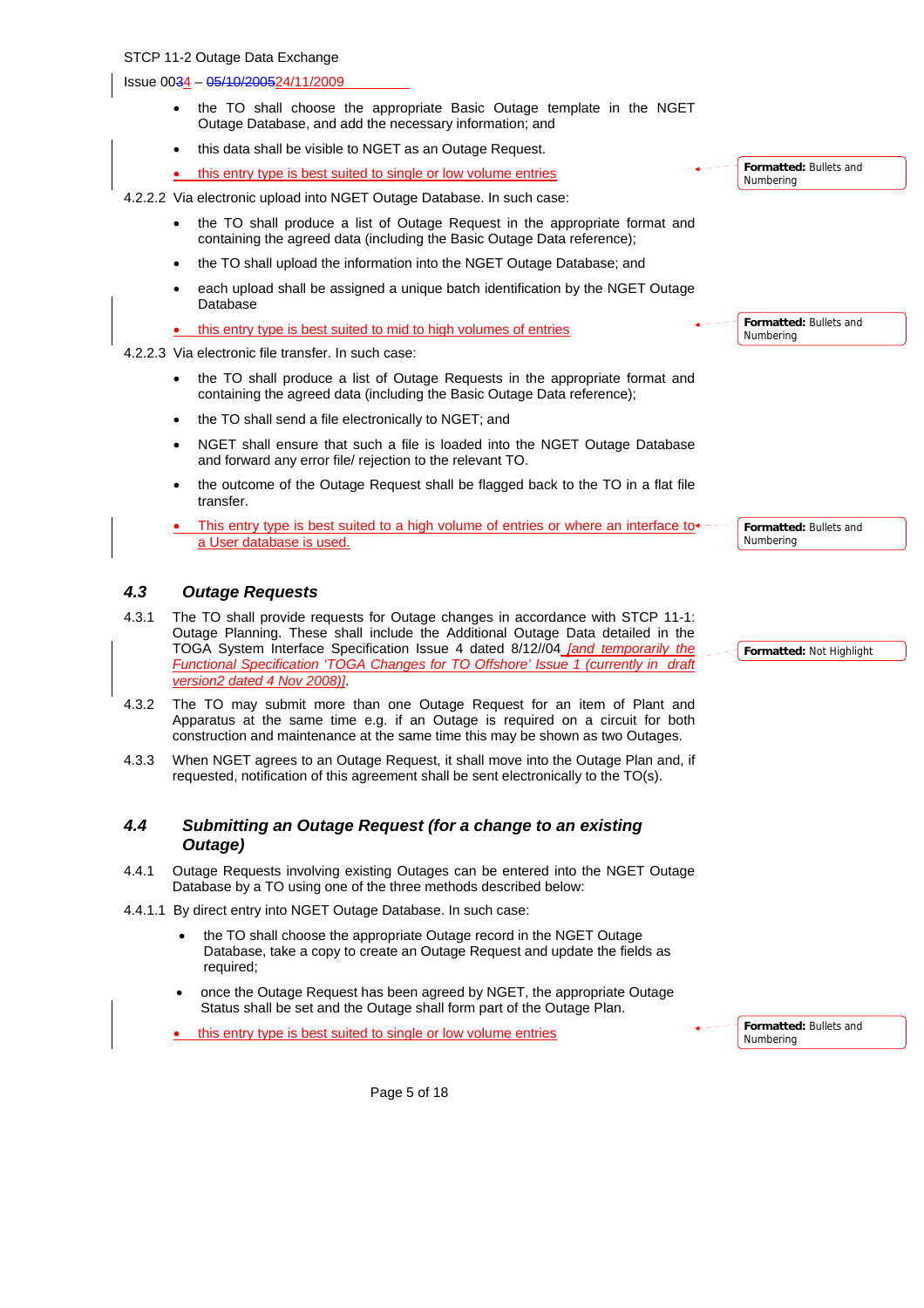Issue 0034 – 05/10/200524/11/2009

4.4.1.2 Via electronic upload into NGET Outage Database. In such case:

- the process in 4.2.2.2 shall be followed, with the addition of the existing Outage Identification; and
- this record shall be recognised as an existing Outage and the NGET Outage Database shall therefore apply the information to the correct record.
- this entry type is best suited to mid to high volumes of entries
- 4.4.1.3 Via electronic file transfer. In such case:
	- the TO shall send a file containing the Outage Request (identified with its existing Outage Identification) electronically to NGET directly from their own database; and
	- NGET shall ensure that such a file is loaded into the NGET Outage Database and forward any error file /rejection to the relevant TO.
	- Once agreed the outcome of the Outage Request shall be flagged back to the TO in a flat file transfer.
	- This entry type is best suited to a high volume of entruies or where an interface to $\triangleleft$ a User database is required
- 4.4.2 Regardless of the manner in which the Outage Request is entered into the NGET Outage Database:
	- it shall be possible for either Party to track the progress of each Outage Request or batch of Outage Requests by entering the batch identification or Outage Identification into NGET Outage Database.
	- the Outage Request shall be submitted to NGET either with the actual/suggested dates required or a date range and duration (for NGET to propose a secure placement);
	- NGET shall assess and attempt to place the Outage Request ;
	- any Outage Requests submitted after the Plan Freeze date must be accompanied by a unique Outage change code and change description (see Appendix C5); and
	- where appropriate, NGET shall provide a regular update of changed Outages as agreed with each TO.
- 4.4.3 An Outage Request will only become part of the Outage Plan when it has been approved by NGET.

### *4.5 Services Reductions of greater than 3 hours duration.*

- 4.5.1 It shall be possible to separately identify Services Reductions that result in Plant and/or Apparatus being out of service for greater than 3 hours duration within the NGET Outage Database and run a report on these entries.
- 4.5.2 The TO shall normally enter, by any agreed method in section 4.2 and within 24 hours of the Event, Services Reductions that result in Plant and/or Apparatus being out of service for greater than 3 hours duration. If this is not possible, NGET will enter these Services Reductions into the NGET Outage Database and liaise with the TO to align databases as required.

*4.6 Capacity Declarations*

**Formatted:** Bullets and Numbering

**Formatted:** Bullets and Numbering

Page 6 of 18

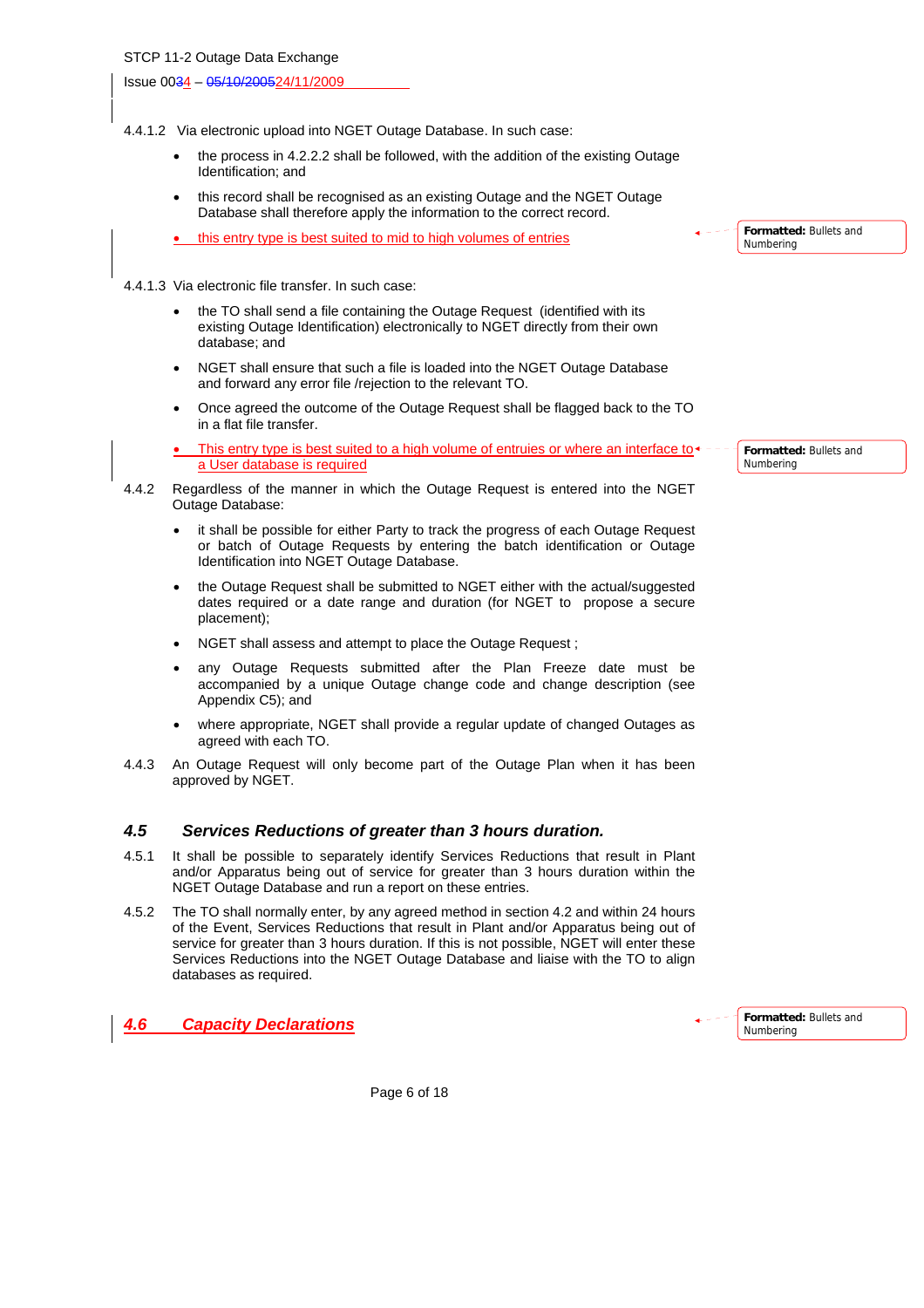Issue 0034 – 05/10/200524/11/2009

- 4.6.1 If a DNO network acts as the connecting point for an Offshore TO and that DNO network restricts the capacity of the Offshore Network then the DNO should declare a capacity restriction. This will allow the TO and any associated generators to take appropriate action. (See Appendix G)
- 4.6.2 NGET will be able to create a Basic Outage of type 'Capacity' and status 'Editable'.
- 4.6.3 A DNO can create a capacity declaration for assets associated with a Basic Outage or NGET can create a capacity declaration on behalf of a DNO. The equipment owner of the basic outage of type Capacity should be a DNO.
- 4.6.4 The information submitted as a Capacity Declaration is as follows
	- Maximum export capacity (MVA and MW)
	- Maximum Import capacity (MVA and MW)
	- The period over which the capacity limits are valid
	- Designated circuit (optional)

4.6.5 When it receives a DNO capacity declaration NGET will carry out a process to determine how (or if) the restriction should be apportioned between the connecting parties.

- 4.6.6 NGET will distribute this information to ensure all parties get appropriate visibility.
- 4.6.7 Where a Network restriction exists in a TO network due to a customer choice connection then NGET can also declare a Capacity Declaration to one or more connecting parties using the same process as above.

### *4.64.7 Fast Track Outage Requests*

- 4.6.14.7.1 This process may apply where the TO and NGET have talked and agreed an Outage Request verbally.
- 4.6.24.7.2 The Outage Request provided by the TO shall be recorded in the NGET Outage Database, with the reason for the change.
- $\frac{4.6.34.7.3}{4.6.34.7.3}$  This fast track process is for use in exceptional circumstances and should not be used when the normal process shall suffice.

# **5 NGET Initiated Outage Request changes**

- 5.1 An Outage Request change may be requested by NGET for operational reasons. This could occur in any timescale.  $\frac{5.2}{2}$  NGET shall liaise with the TO on the details and reason for the proposed Outage change and agree appropriate change codes to be used in accordance with Appendix C5.
- 5.2 If the TO accepts the Outage Request change then NGET shall request the TO submit an Outage Request change using one of the three methods described in section 4.4, indicating that NGET are the initiating Party by use of the change codes. NGET will approve the Outage Request change and update the NGET Outage database.
- 5.3 Where the TO disagrees with an NGET initiated change to an Outage and an alternative cannot be agreed NGET may, where operational circumstances dictate, remove the Outage from the Plan, flag the change to the TO and update the NGET Outage database accordingly. The TO may then choose to dispute the Outage removal or submit a modified Outage Request.

Numbering

**Formatted:** Bullets and

Page 7 of 18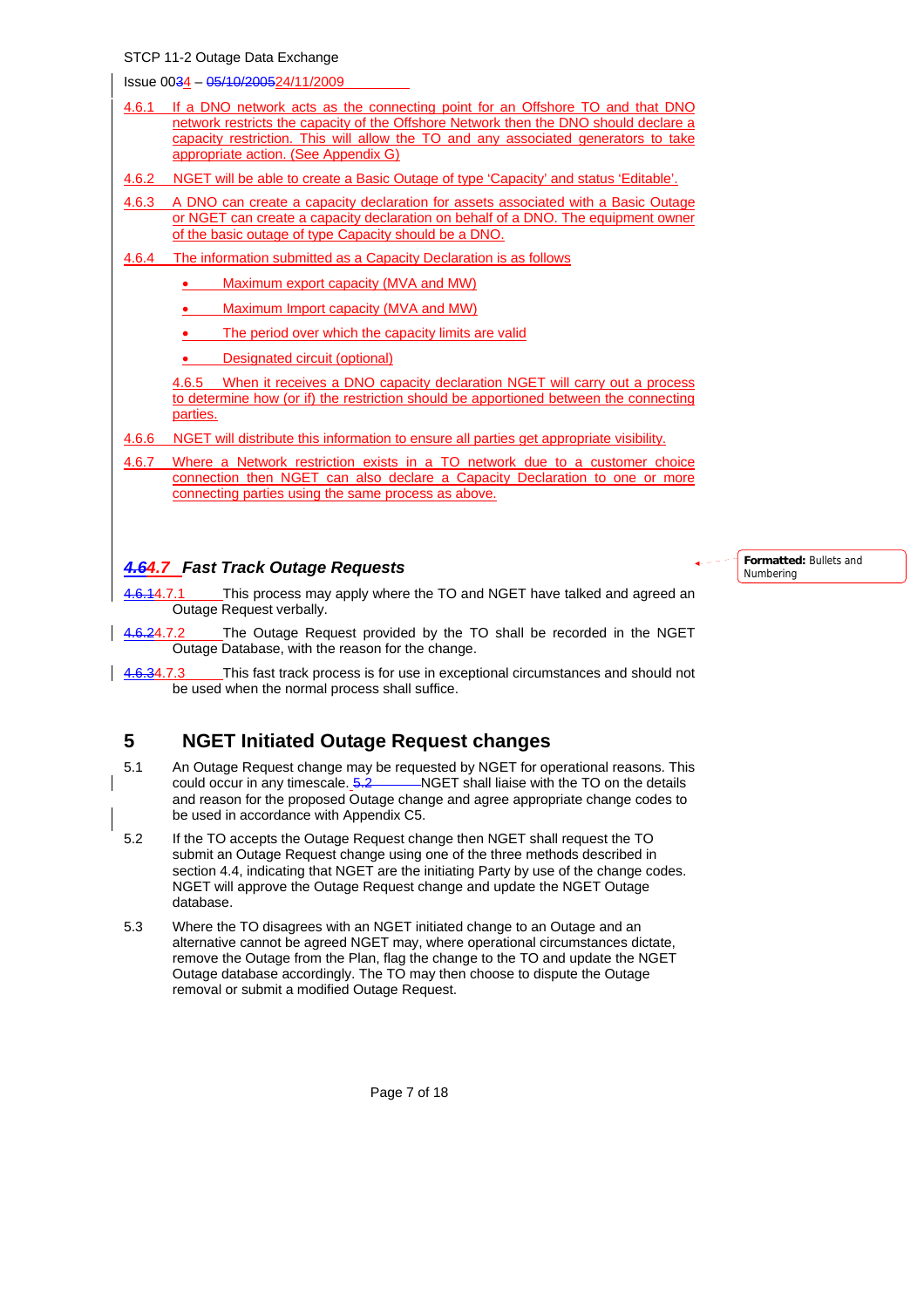Issue 0034 – 05/10/200524/11/2009

### **Appendix A Flow Diagram**

Note that the Process Diagrams shown in this Appendix A are for information only. In the event of any contradiction between the process represented in this Appendix A and the process described elsewhere in this STCP, then the text elsewhere in this STCP shall prevail.



Page 8 of 18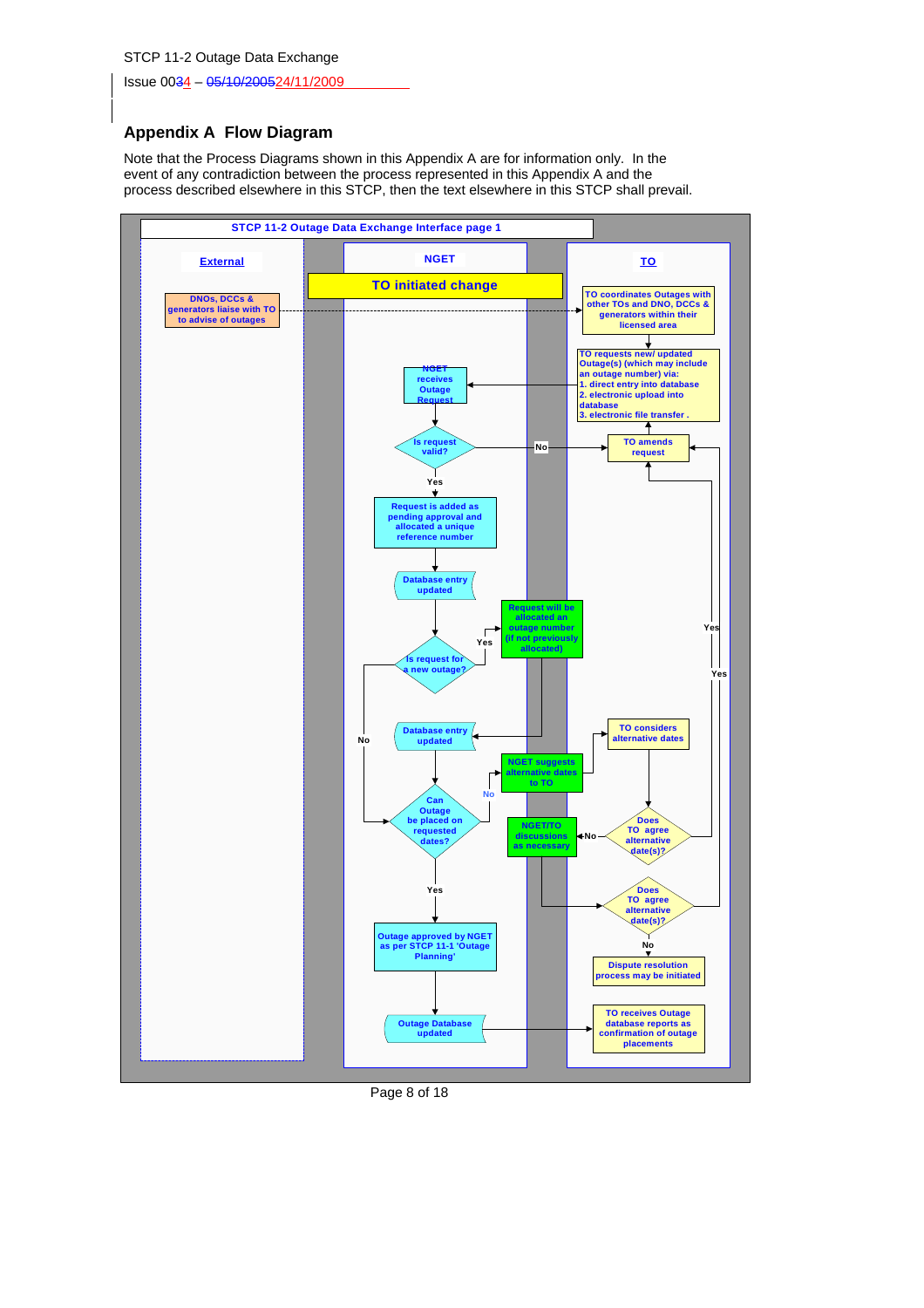Issue 0034 – 05/10/200524/11/2009



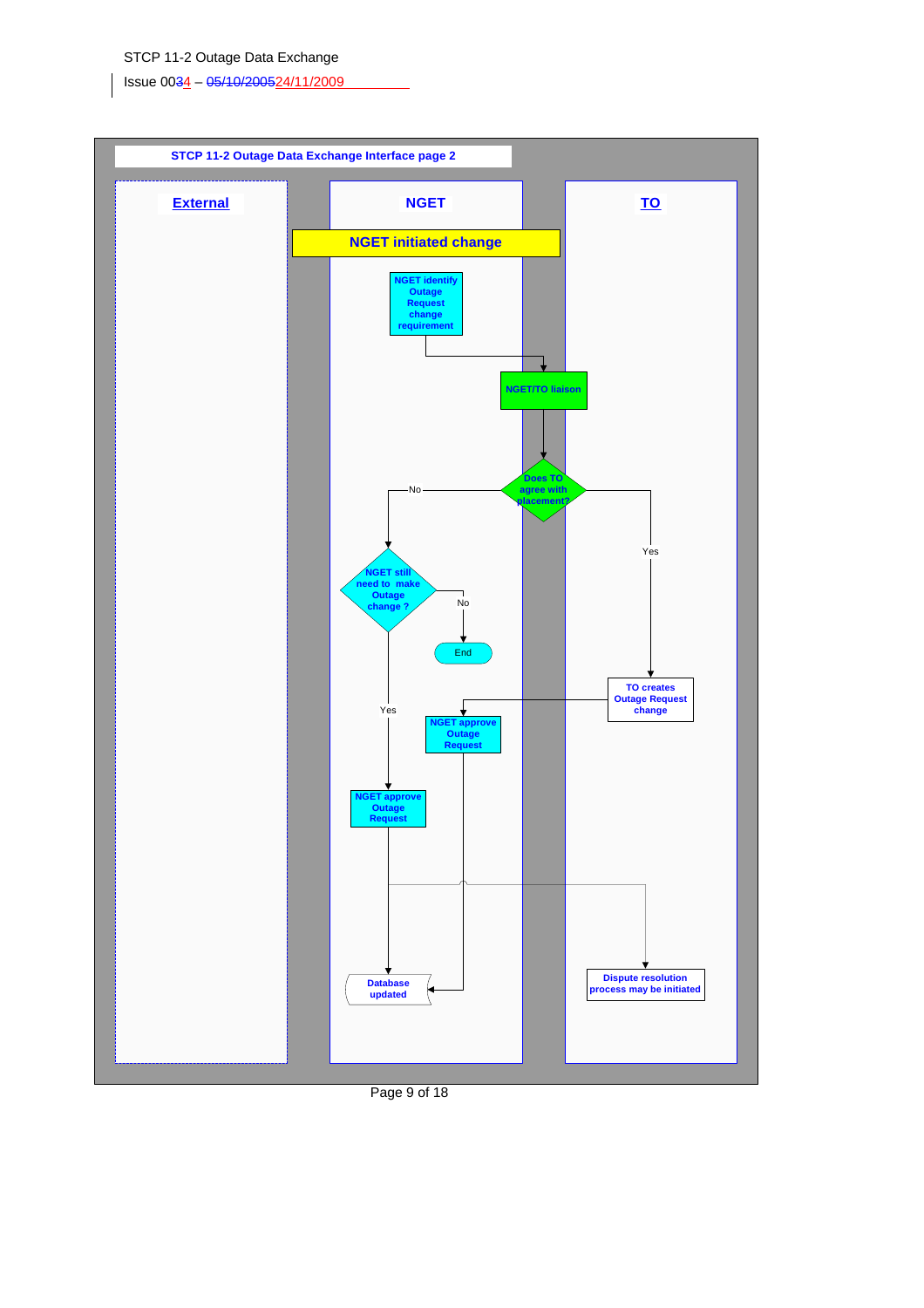Issue 0034 – 05/10/200524/11/2009

### *Appendix B: Basic Outage Data*

The list of data stored against a Basic Outage record is shown below. Two data downloads are available:

- A full list; or
- Basic data reference.

This information shall be transferred between the TO and NGETNGET or vice versa for each Outage Request. The full list with format information is in TOGA System Interface Specification, Issue 4.0, dated 8/12/04.

| Field                               | Responsibility<br>for provision | Description                                                                                                                                                                                                                                                                                                                                                                                                                 |
|-------------------------------------|---------------------------------|-----------------------------------------------------------------------------------------------------------------------------------------------------------------------------------------------------------------------------------------------------------------------------------------------------------------------------------------------------------------------------------------------------------------------------|
| <b>Basic Reference</b>              | By Agreement                    | Reference identification associated with basic<br>Outage data. This is currently used by the TO<br>to link initial plan build Outage Requests to<br>their work management system. When<br>creating a single Outage this reference is<br>found and shall provide basic template for an<br>Outage Request. The format shall include the<br>first Substation code and a unique<br>identification associated with each circuit. |
| <b>Status</b>                       | <b>NGET</b>                     | <b>Status of basic Outage</b>                                                                                                                                                                                                                                                                                                                                                                                               |
| <b>Outage Equipment Description</b> | By Agreement                    | Full description of circuit out of service                                                                                                                                                                                                                                                                                                                                                                                  |
| Outage Type                         | <b>NGET</b>                     | Standard or comment                                                                                                                                                                                                                                                                                                                                                                                                         |
| <b>Branch Assets</b>                | <b>NGET</b>                     | The code used to identify each element of the<br>Outage (NGET NASAP)                                                                                                                                                                                                                                                                                                                                                        |
| Substations involved                | $\overline{10}$                 | List of substations affected by the Outage                                                                                                                                                                                                                                                                                                                                                                                  |
| <b>NGET Significance</b>            | <b>NGET</b>                     | A flag from A to E indicating the significance.<br>A=MIS, B= TO Outages at interface sites, C=<br>Customer Outages at interface sites, D =<br>Customer Outages that may affect operation of<br><b>GB Transmission SystemNational Electricity</b><br>Transmission System, E = Outages of no<br>interest to NGET.                                                                                                             |
| <b>External interested parties</b>  | <b>NGET</b>                     | Indicates which Outages need to be notified to<br>external parties under Grid Code OC2                                                                                                                                                                                                                                                                                                                                      |
| <b>External party comments</b>      | <b>NGET</b>                     |                                                                                                                                                                                                                                                                                                                                                                                                                             |
| NGET interested parties             | <b>NGET</b>                     | NGET internal groups                                                                                                                                                                                                                                                                                                                                                                                                        |
| TO interested parties               | $\overline{\text{TO}}$          | Optional field to indicate which TO groups may<br>be interested in the Outage                                                                                                                                                                                                                                                                                                                                               |
| Operational comments                | TO and NGET                     | Generic comments relevant to both Licensees<br>whenever the Outage is taken out of service                                                                                                                                                                                                                                                                                                                                  |
| Licensed Area                       |                                 | Default to supplying TO                                                                                                                                                                                                                                                                                                                                                                                                     |
|                                     |                                 |                                                                                                                                                                                                                                                                                                                                                                                                                             |
| Valid From                          | TO                              | Date from which the basic data record<br>becomes active. For a new circuit would<br>normally be the date that the circuit is<br>expected to come under safety rules.                                                                                                                                                                                                                                                        |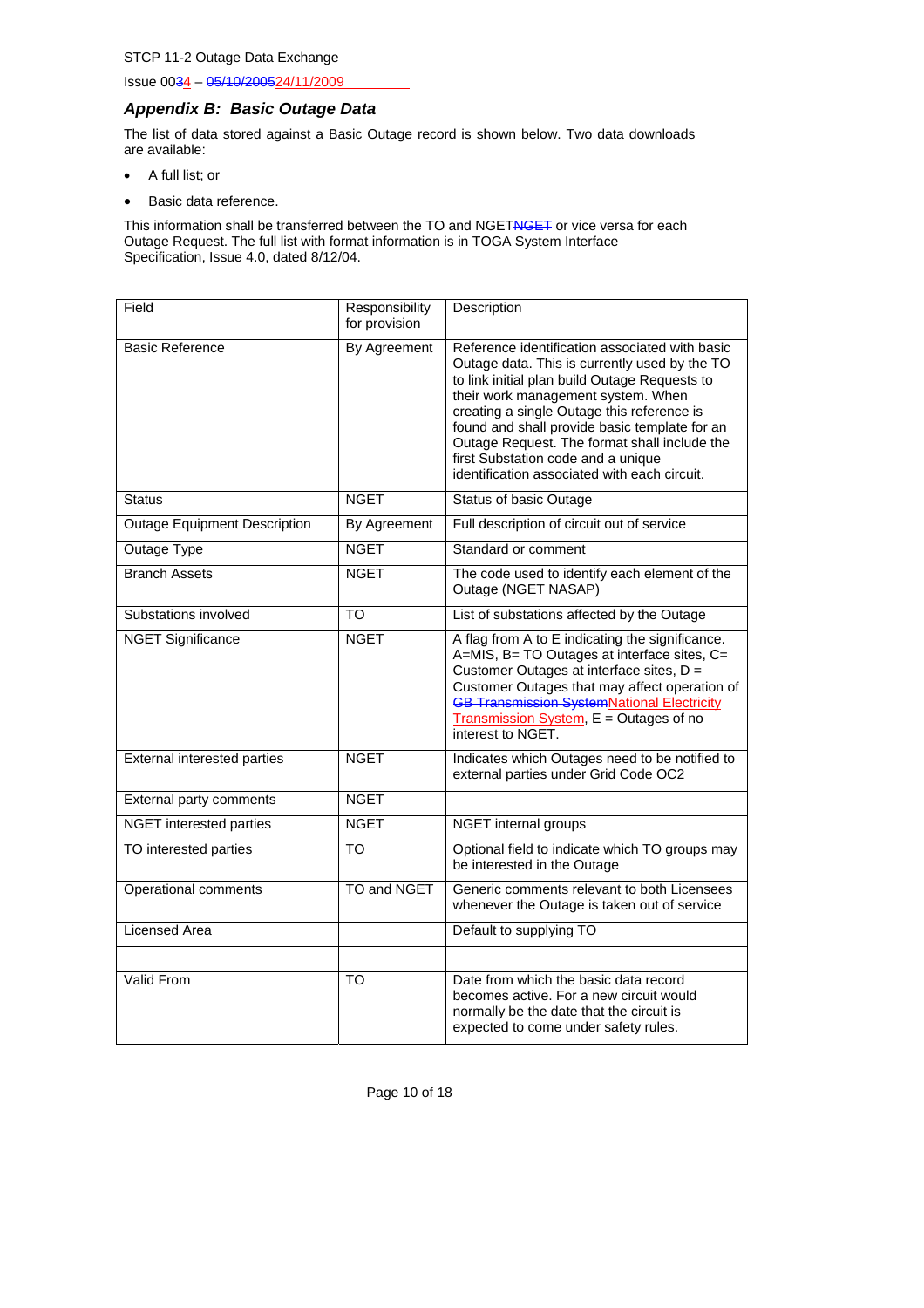Issue 0034 – 05/10/200524/11/2009

| Valid To                 | TO                   | Used to indicate when a record is no longer<br>valid.                                                                                                            |
|--------------------------|----------------------|------------------------------------------------------------------------------------------------------------------------------------------------------------------|
| <b>Last Updated Date</b> | *System<br>generated | Date on which last update occurred                                                                                                                               |
| Last updated by          | *System<br>generated | Party ID carrying out last update                                                                                                                                |
| <b>Equipment Owner</b>   | <b>NGET</b>          | Defaults to appropriate TO. This would be<br>different if there are basic Outages for DNO<br>assets. See Appendix C8 for available codes'                        |
| <b>Basic Group</b>       | <b>NGET</b>          | The same code as the basic Outage<br>identification for the basic Outage that includes<br>all combinations of a potential Outage.                                |
| Free Codes               | TO or NGET           | Optional. A definable code stored in NGET<br>Outage Database that enables grouping of<br>Outages to enable reporting. Usually applied<br>when creating an Outage |
| <b>Tower References</b>  | TO                   | Optional field that can be used to indicate<br>Towers of special interest                                                                                        |
| Risk flag                | NGET/TO              | The indication that demand may be at<br>increased risk during this Outage                                                                                        |
| Demand at Risk           | <b>NGET</b>          | Information about demand at risk during this<br>Outage.                                                                                                          |

\*System generated fields are completed automatically on submitting a change to the NGET Outage Database.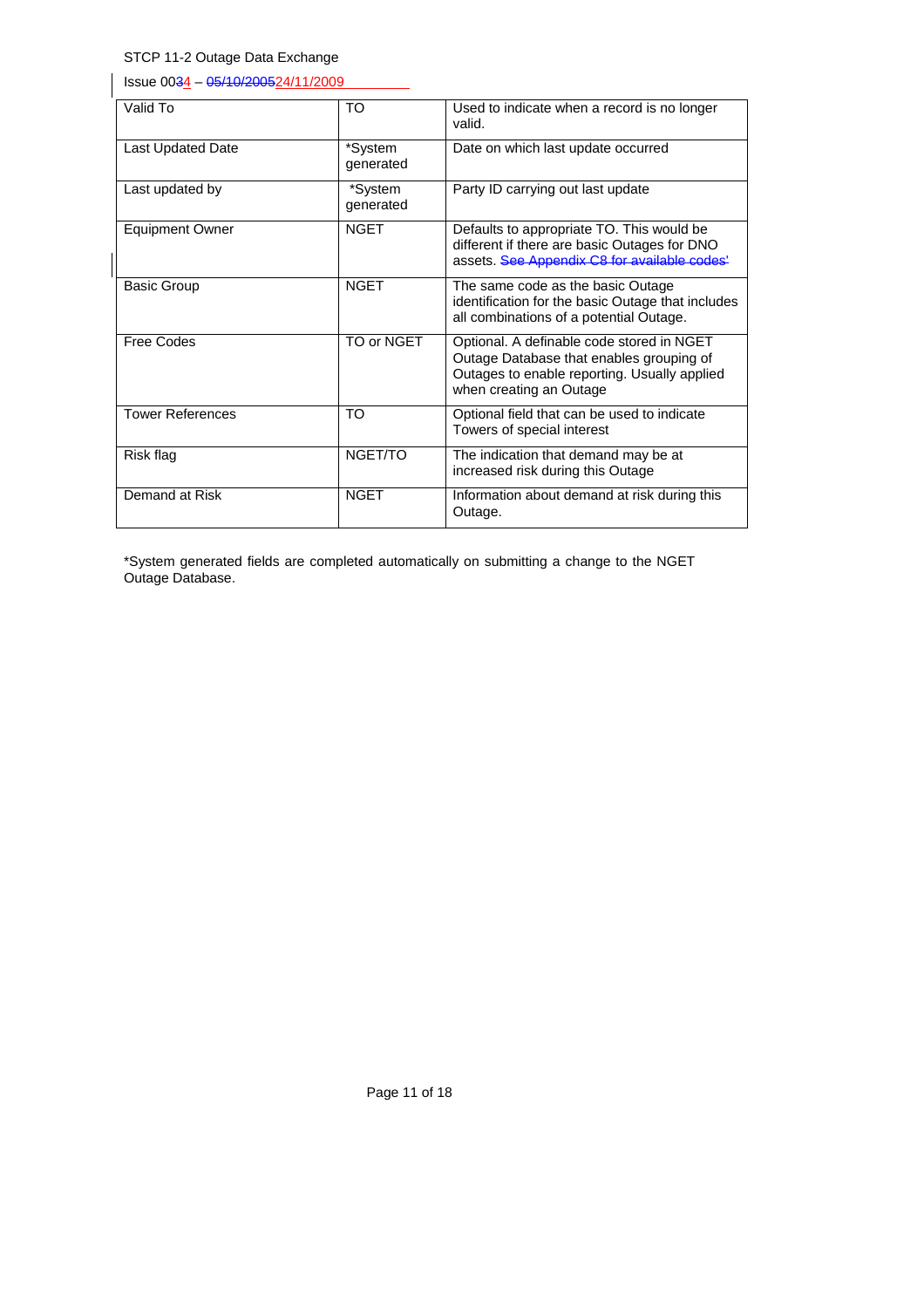Issue 0034 – 05/10/200524/11/2009

# *Appendix C: NGET Outage Database( TOGA) Codes*

### *C.1 Request Outage status codes*

| <b>Request Status</b>                                         | <b>Request Description</b>                                                                                                                                                                                                                                                                                                                                                                                                 | *Final?   |
|---------------------------------------------------------------|----------------------------------------------------------------------------------------------------------------------------------------------------------------------------------------------------------------------------------------------------------------------------------------------------------------------------------------------------------------------------------------------------------------------------|-----------|
| Initial<br>(Set by TO)                                        | Initial Outage request before submission to<br>NGET. This is used while a TO is assessing its<br>requests before submitting to the NGET. SP will<br>not use this code, as SP's own systems will<br>manage this.                                                                                                                                                                                                            | <b>No</b> |
| With SO<br>Sent by TO to NGET                                 | With NGET for assessment. This is the NGET<br>'INBOX'. NGET will assess all Outages that are<br>given this status whether for the first time or<br>subsequent updates. Outages that have<br>acceptable actual dates can be accepted directly<br>into the plan by NGET.                                                                                                                                                     | <b>No</b> |
| Reassessment                                                  | With the TO for reassessment                                                                                                                                                                                                                                                                                                                                                                                               | <b>No</b> |
| (Sent by NGET to TO)                                          |                                                                                                                                                                                                                                                                                                                                                                                                                            |           |
| Rejected<br>(Set by NGET)                                     | Outage request that will not be placed but may<br>still required by TO. NGET shall discuss with TO<br>before setting to this status.                                                                                                                                                                                                                                                                                       | Yes       |
| Cancelled<br>((Normally set by TO but)<br>can be set by NGET) | An Outage request for a new Outage or a change<br>to an existing Outage that is no longer required. If<br>the request is for a change to an existing Outage<br>the existing Outage will remain unchanged.                                                                                                                                                                                                                  | Yes       |
| Agreed<br>(Sent by NGET to TO)                                | Agreed by NGET but waiting final acceptance by<br>TO. This is used where final confirmation of an<br>Outage change is required from the TO. This<br>could be where NGET is suggesting dates in<br>response to a "window date" request from the TO.<br>Note: When NGET sends back an Outage with<br>new suggested dates that are different to the fixed<br>dates actually requested, then NGET should use<br>'Reassessment' | <b>No</b> |
| Pending<br>(set by TO)                                        | Set when request Outage becomes a pending<br>Outage before final acceptance by NGET. This<br>status is used by the TO to indicate agreement<br>with the final dates as suggested by NGET and is<br>likely to occur after a status Agreed. This status<br>will not occur for Outages received by file transfer<br>as NGET will always accept Outage straight into<br>plan if Outage dates are secure.                       | No        |
| In Plan<br>(Set by NGET)                                      | The Outage Request is in the Plan. This is set<br>automatically by agreeing any request Outage<br>into the Plan                                                                                                                                                                                                                                                                                                            | Yes       |

\*Final ?- If a status is Final then another request with a different request identification can be raised against a planned Outage with the same planned Outage identification.

Page 12 of 18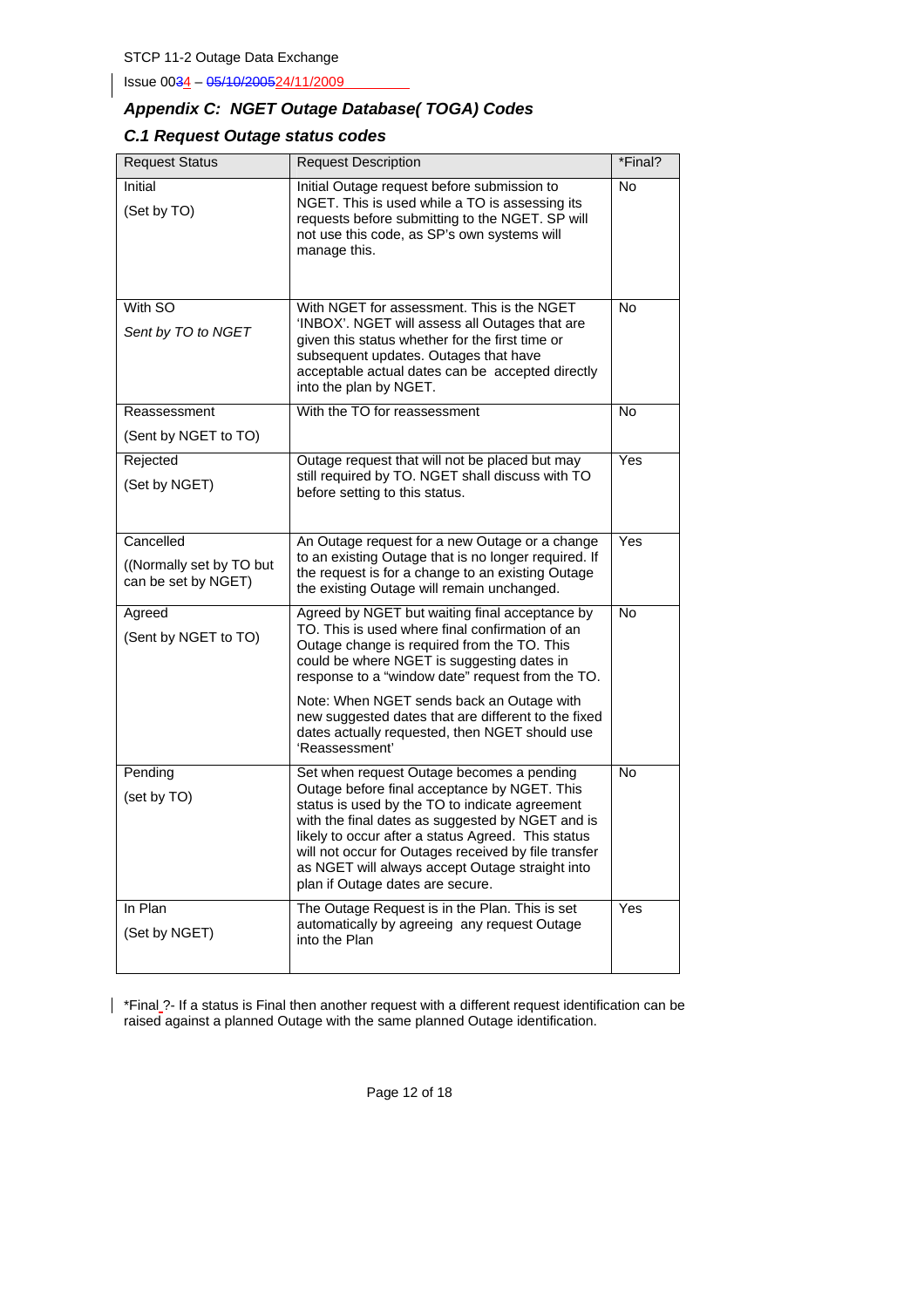Issue 0034 - 05/10/200524/11/2009

### *C.2 Planned Outage status codes*

| <b>Status</b>       | Description                                                                                                                                                                                                                                                                              |
|---------------------|------------------------------------------------------------------------------------------------------------------------------------------------------------------------------------------------------------------------------------------------------------------------------------------|
| Planned - Planned   | An Outage that forms part of the plan. An Outage will first get<br>this status when it goes into the plan for the first time either<br>from an Outage Request or from a Request Status Pending<br>Outage                                                                                 |
| Planned - Started   | An Outage that has started and actual start dates have been<br>entered. Note it is only possible to update the end date at this<br>status.                                                                                                                                               |
| Planned - Complete  | An Outage that has been completed and actual start and end<br>dates have been entered. Note it is NOT possible to update<br>any dates at this status.                                                                                                                                    |
| Planned - Not Taken | An Outage that has not been taken. Usually set to this status at<br>short notice by NGET. If necessary the TO can then use an<br>Outage Request to make suggestions for a new placement or<br>make a new pending entry.                                                                  |
| Planned - Cancelled | An Outage that has been cancelled but a record that is<br>retained for history. An Outage is usually cancelled by the TO<br>either by submitting a file request to cancel an Outage or by<br>submitting via the screen a direct cancellation of a planned<br>Outage to be agreed by NGET |

### *C.3 Work types*

The following are the available work types. Several of these can be used when creating an Outage.

| Code             | Description                             | Usual Status Main Circuit |
|------------------|-----------------------------------------|---------------------------|
| <b>AVC</b>       | SGT AVC out of service                  | In service                |
| <b>CLR</b>       | Clearance Outage                        | Out of service            |
| COM              | Commissioning work involving NGET       | Out of service            |
| $\overline{CON}$ | Construction work                       | Either                    |
| <b>DAR</b>       | Outage of DAR scheme                    | In service                |
| <b>GEN</b>       | Generator Outage                        | Out of service            |
| <b>INS</b>       | Insurance inspection                    | Out of service.           |
| $OFC***$         | Over flying conductors                  | Out of service            |
| OPS**            | Operational switching                   | Either                    |
| <b>PRO</b>       | <b>Protection Outage</b>                | In service                |
| <b>PTT</b>       | On load trip test                       | In service                |
| <b>RAT</b>       | Rating restriction                      | In service                |
| <b>ROM</b>       | Routine maintenance (equipment Outage)  | Out of service            |
| <b>ROT</b>       | Risk of trip                            | In service                |
| RSS**            | Requirement for safety switching        | Out of service            |
| SCO**            | Transmission System construction Outage | Either                    |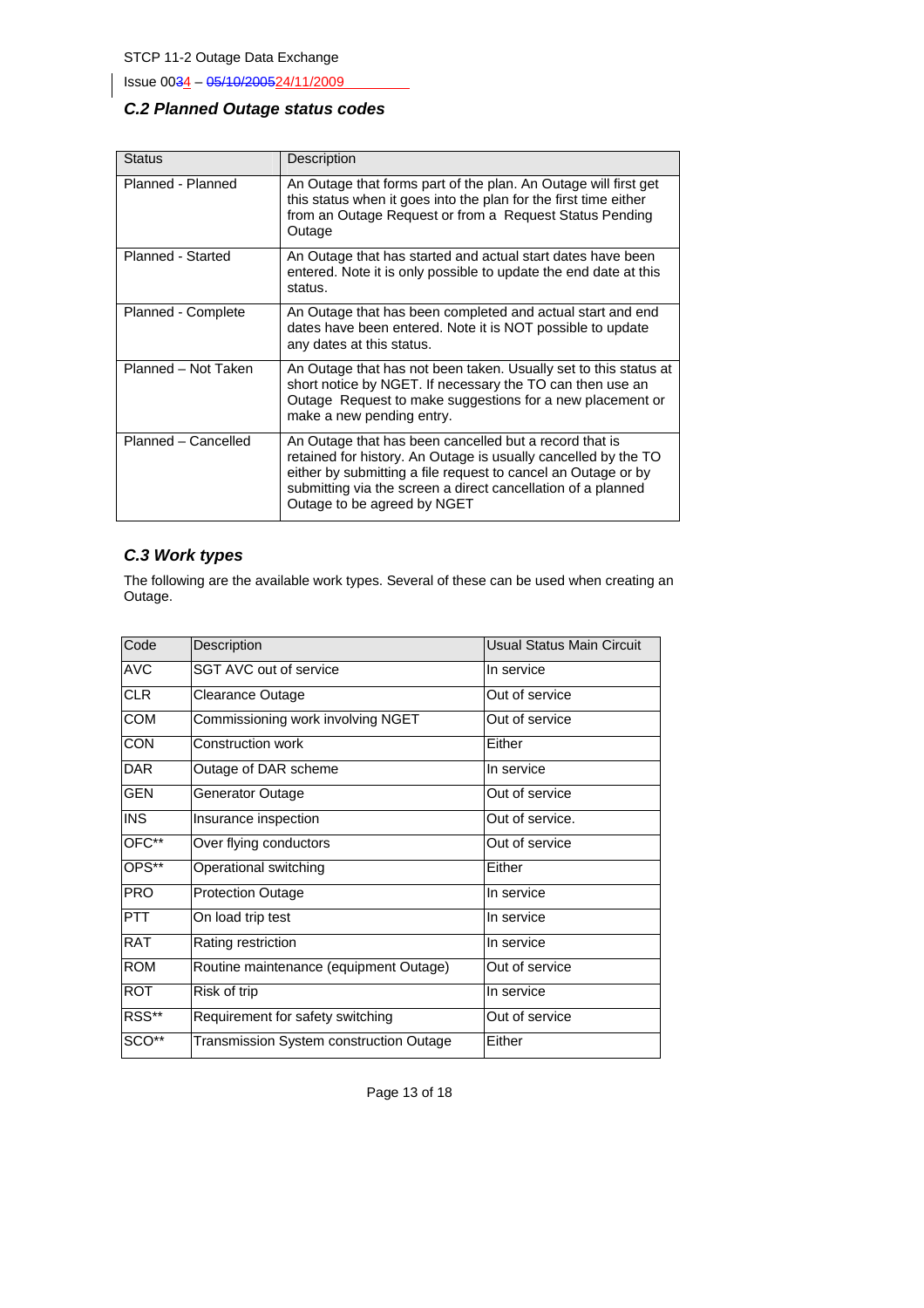Issue 0034 – 05/10/200524/11/2009

| Code       | Description                                  | Usual Status Main Circuit |
|------------|----------------------------------------------|---------------------------|
| <b>UCO</b> | User construction Outage                     | Either                    |
| <b>UNC</b> | Unclassified                                 | Either                    |
| <b>ADR</b> | Fault or unplanned repairs / maintenance     | Either                    |
| <b>DEP</b> | <b>Protection Depletion</b>                  | In service                |
| <b>ANC</b> | Ancillary equipment on site, air systems etc | In service                |
| <b>DOC</b> | Comment entry for information only           | In service                |

\*\* codes requested and used by NGET (Onshore E&W TO)

# *C.4 TO Priority Codes*

| Priority      | Description                                                                                                                                          |
|---------------|------------------------------------------------------------------------------------------------------------------------------------------------------|
|               | Must Have – Includes urgent defect repairs, construction work associated with<br>third party connections, work associated with Railtrack possessions |
| $\mathcal{P}$ | Other construction work and essential maintenance including overdue<br>maintenance and non urgent defect repairs                                     |
| 3             | Routine maintenance that will have a significant impact on resource if moved                                                                         |
| 4             | Routine maintenance that can be flexible                                                                                                             |
| 5             | Other work that is taken when an opportunity arises and can easily be moved<br>with no impact on TO resource                                         |

### *C.5 Change codes*

NGET Outage Database change codes must be unique and can be allocated for use in an individual Licensed Area or can allocated for use by all TO's in all Licensed Areas. The following codes are relevant to SPT and SHETLin use. Each TO will have a one or two letter code different letter applied where the \* appears. For Onshore TOs these are single letter codes (I.E. SPT = P and SHETL=H), For each Offshore TO a unique two letter code will be agreed.

| Code   | Description                                                                 |
|--------|-----------------------------------------------------------------------------|
| *IJ    | Planned work job content change                                             |
| *AW    | Additional work found during Outage                                         |
| *KO    | Knock on from TO initiated change                                           |
| *MI    | TO Other                                                                    |
| *RT    | Reinstated - Outage returned to the plan after being temporarily suspended. |
| $*$ CT | Contractors problems                                                        |
| *PY    | Incorrect Outage duration for work                                          |
| *W     | Weather related due to inability to carry out planed work by TO             |
| *PR    | No TO resource or equipment available                                       |
| OF     | <b>System Security</b>                                                      |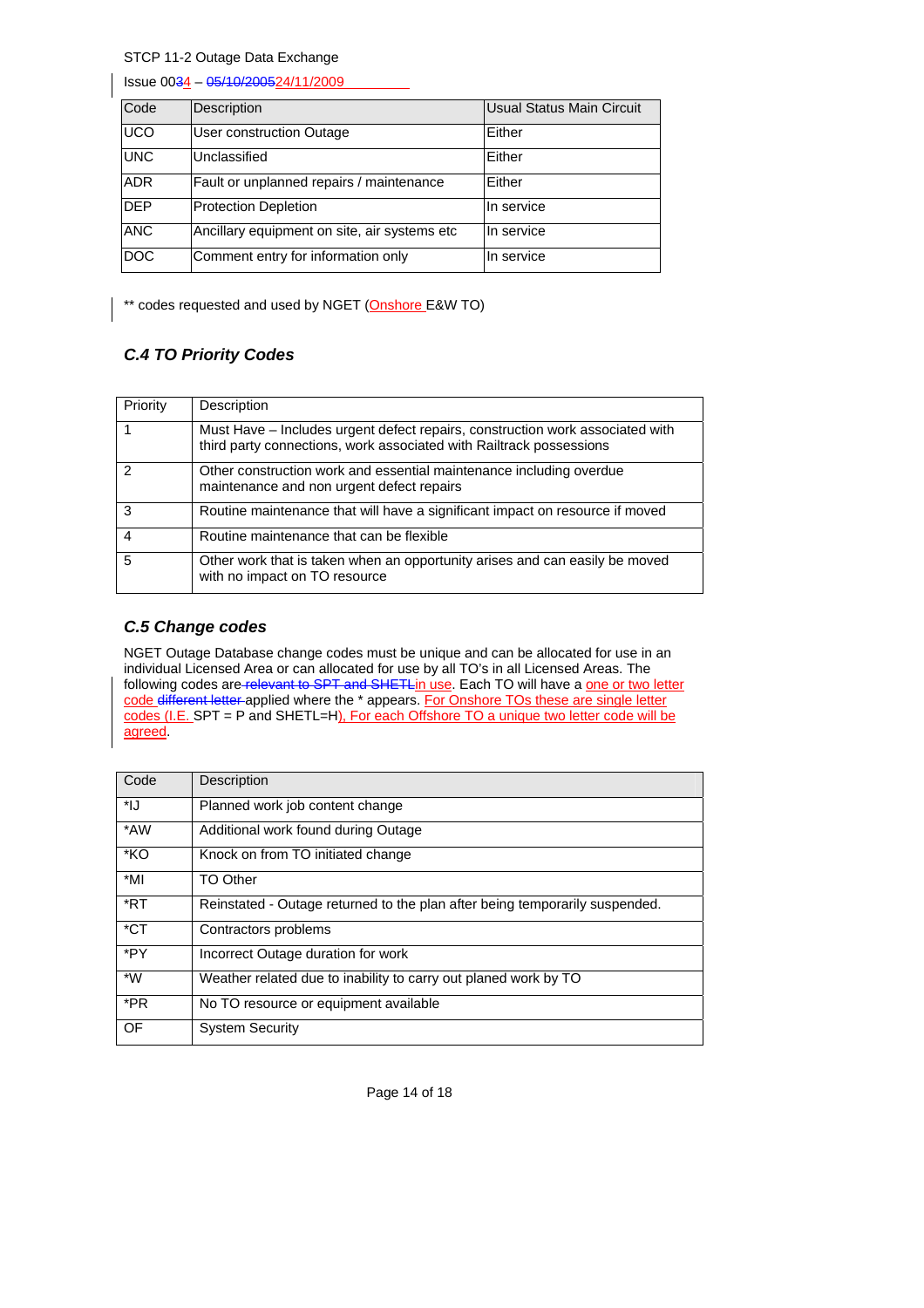| Issue 0034 - 05/10/200524/11/2009 |                                                    |  |
|-----------------------------------|----------------------------------------------------|--|
| Code                              | Description                                        |  |
| <b>OH</b>                         | Customer requested change from DNO or DCC          |  |
| OK                                | TO consequential change from NGET initiated change |  |
| <b>OS</b>                         | TO consequential change due to another TO          |  |
| <b>OO</b>                         | NGET other                                         |  |
| <b>OW</b>                         | Weather related due to system security.            |  |

### *C.6 Outage Identification Prefixes*

| Company                 | <b>Outage Identification Prefix</b> |
|-------------------------|-------------------------------------|
| <b>Scottish Power</b>   | SP                                  |
| Scottish Power's DNO    | <b>SD</b>                           |
| Scottish & Southern     | <b>SH</b>                           |
| Scottish & Southern DNO | HD                                  |
| <b>Add Company name</b> | Add ID prefix to be used            |

### *C.7 Party Codes*

These are the codes that are used to indicate who is requesting the Outage or change to an Outage. They can be codes that refer to NGET, TO or an external party. The following table lists these codes. Note all users of the NGET Outage Database (TOGA) will have a party code assigned to them. (This list will be subject to update to include further external parties)

| Code                       | Type        | User                                 |
|----------------------------|-------------|--------------------------------------|
| <b>PLSP</b>                | TO          | Scottish Power Planning Group        |
| <b>PLSH</b>                | TO          | Scottish Hydro Electric Transmission |
| <b>SPD</b>                 | <b>EXT</b>  | <b>Scottish Power Distribution</b>   |
| <b>SHEPDL</b>              | <b>EXT</b>  | Scottish Hydro Electric Distribution |
| <b>PLSCOT</b>              | <b>NGET</b> | NGET Outage Planning                 |
| Add external<br>party code | <b>OFTO</b> | Company name                         |

### *C.8 Equipment Owner/ Power Station Codes*

These are the *unique* codes that are used to indicate the ownership of an item or group of Plant and Apparatus.

*C.9 Transmission Owner Codes*

These are unique codes that are needed to identify individual Offshore Transmission Owners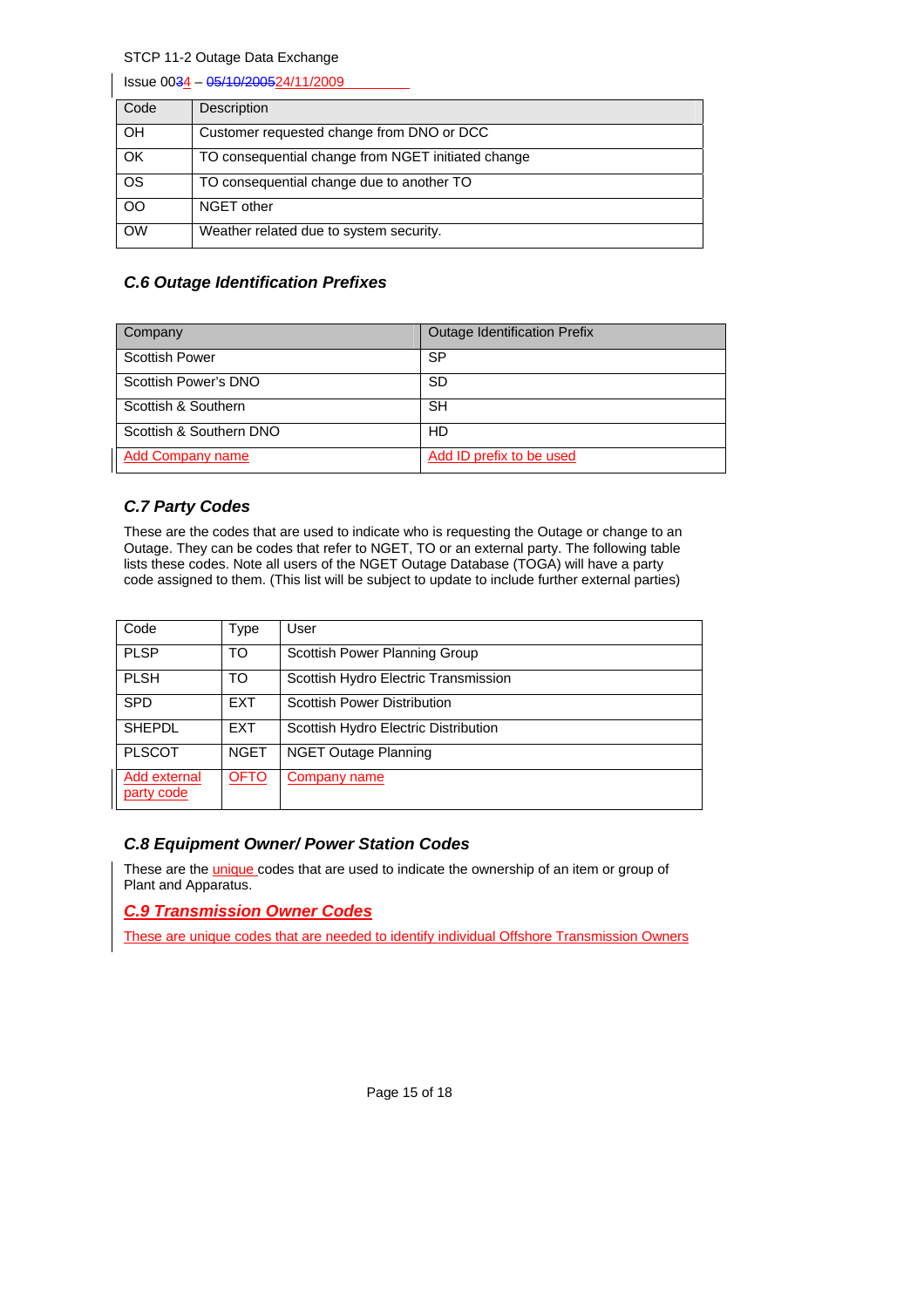Issue 0034 – 05/10/200524/11/2009

### *Appendix D: Add a New Transmission Owner*

Authorised NGET users are be able to add new Transmission Owner details to TOGA by providing the following details:

- TO Code (mandatory field, max 5 characters)
- TO description ( mandatory field, max 30 characters)
- **Short Code (mandatory field)**
- Outage number required (default YES)
- Offshore TO indicator (default YES)
- Comment field (500 characters free text)

### *Appendix E: Change of Network Ownership*

A TO can be associated with one or more assets/substations through the add asset, add substation, edit asset and edit substation screens.

It is expected that over time the Offshore network assets may be bought and sold leading to different TO's being associated to the Offshore assets.

The TO will advise NGET as soon as practicable prior to changes of asset ownership and NGET will maintain details of such changes within the NGET Outage database

Authorised NGET users are able to access a Change of Ownership screen that allows the ownership of assets to be transferred from one TO to another TO.

A history detailing the past and present ownership of assets will be retained in the TOGA database.

TOGA will maintain the integrity of outage requests reports etc. over any period of ownership change aginst the following criteria:

- After the change date the new TO will be able to see all past outage information  $\leftrightarrow$ for that network including outages requested by the previous TO.
- After the change date the old owner will not be able to see any information for that network.
- Until the changeover date the old TO will be able to submit outage requests even for the period after the ownership changeover
- Until the changeover date the new TO will be able to see any outage associated to the network
- When a TO of an offshore network is replaced by a new TO a re-association of the assets/substations will be carried out within that network to the new TO.

### *Appendix F: Boundary of Influence*

Authorised NGET users will define the association that will connect a TO party with the appropriate connecting asset in other TO networks (ie Boundary of Influence)

Boundary of Influence is defined at asset level only and is applicable only to assets not substations,

If a Boundary of Influence is created between a TO and an asset it does not automatically create the reverse Boundary of Influence. This has to be done manually.

All TO's will have visibility of planned outages within their own network and any outages that may be planned within the Boundary of Infuence (ie impacting outages). **Formatted:** Bullets and Numbering

> **Formatted:** Bullets and Numbering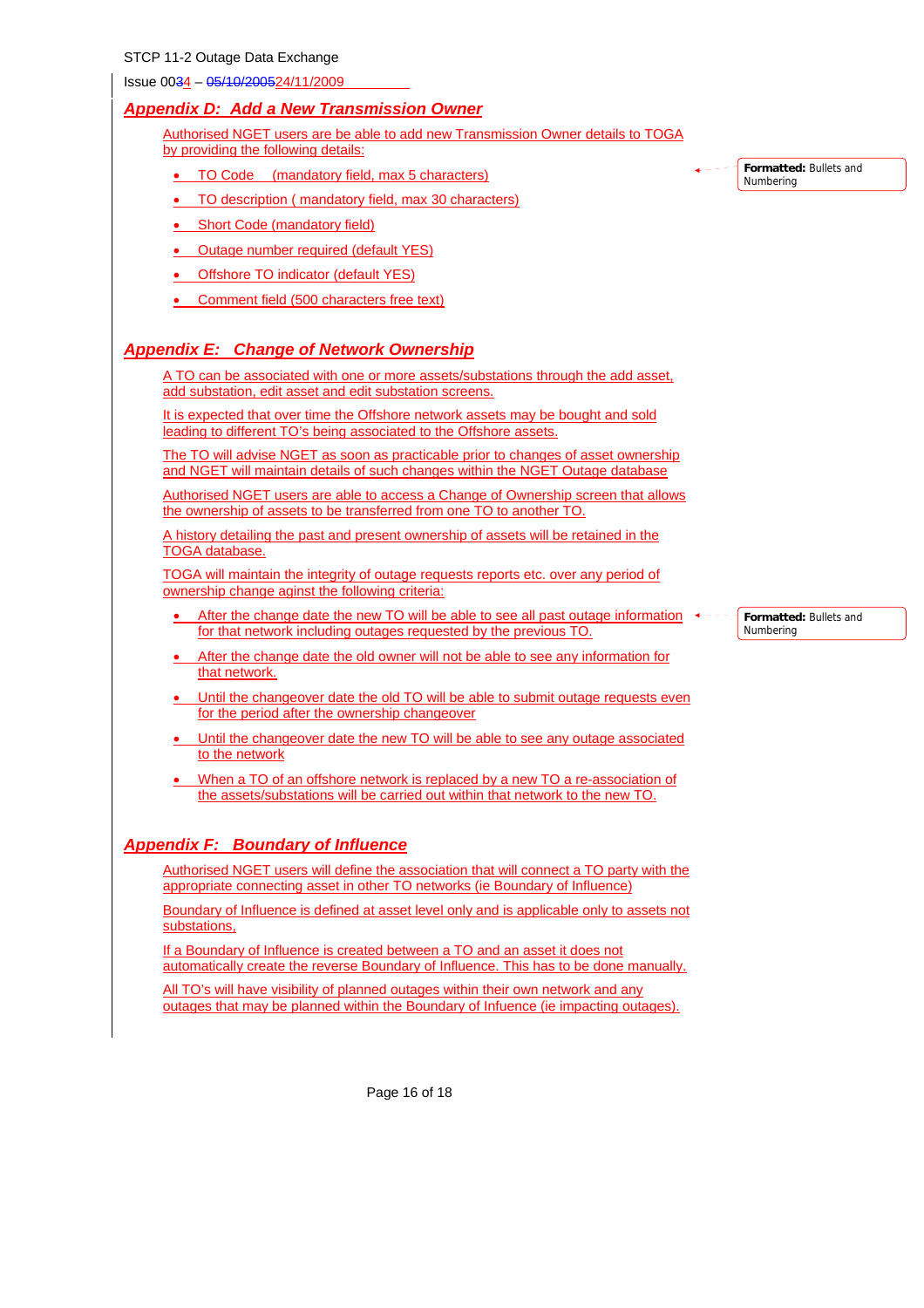Issue 0034 – 05/10/200524/11/2009

#### *Appendix G: Capacity Declaration*

Where an Offshore transmission connection is to a DNO network (will apply in England & Wales only) and that DNO requires some restriction on the output of the Offshore Network then the DNO should declare a restriction in the form of a Capacity Declaration.

The Capacity Declaration applicable to the DNO network will provide information on:

• Maximum export capacity

**Formatted:** Bullets and Numbering

- Maximum import capacity
- Period over which the capacity limits are valid
- Designated circuits (optional)

Each Capacity Declaration may optionally be associated with an outage

Capacity Declaration will be facilitated within TOGA by creating a Basic Outage of type 'Capacity' and status 'Editable'.

A DNO can create a Capacity Declaration for assets associated with a Basic Outage or NGET can create a capacity declaration on behalf of a DNO. The equipment owner of the basic outage of type Capacity should be a DNO.

When it receives a DNO capacity declaration NGET will carry out a process to determine how (or if) the restriction should be apportioned between the connecting parties.

An authorised NGET user will carry out a process to determine how (or if) the Capacity Declaration should be apportioned between the connecting parties at that connection point.

NGET will distribute information on this apportionment to ensure all parties get appropriate visibility.

Where a network restriction exists in a TO network due to a customer choice connection NGET may decalare a Capacity Declaration to one or more connecting parties using the same process.